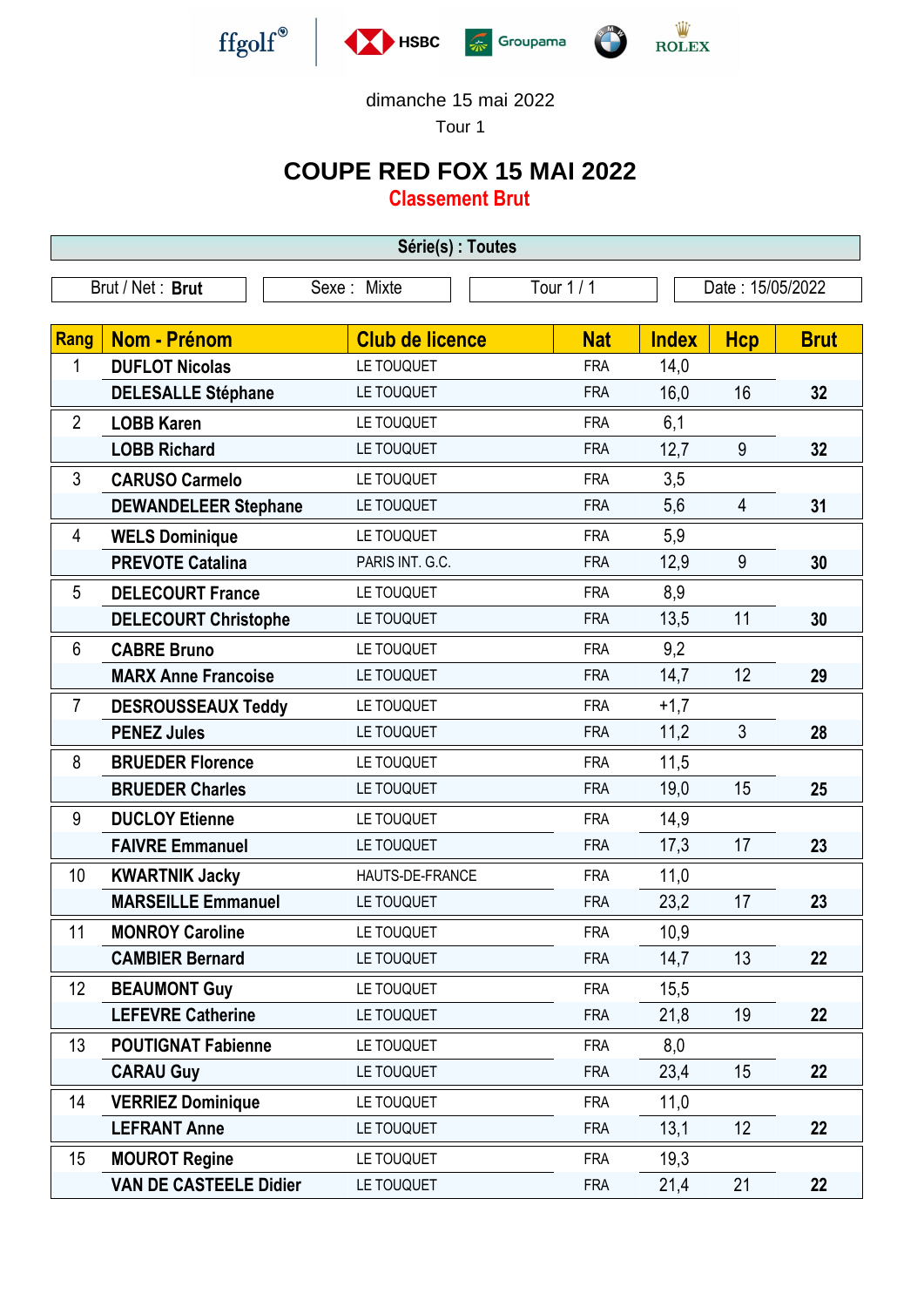| Rang | <b>Nom - Prénom</b>              | <b>Club de licence</b> | <b>Nat</b> | <b>Index</b> | <b>Hcp</b> | <b>Brut</b> |
|------|----------------------------------|------------------------|------------|--------------|------------|-------------|
| 16   | <b>MELLIN Nicole</b>             | LE TOUQUET             | <b>FRA</b> | 15,8         |            |             |
|      | <b>MELLIN Georges</b>            | LE TOUQUET             | <b>FRA</b> | 25,2         | 20         | 21          |
| 17   | <b>CROMBEZ Pascale</b>           | <b>BETHUNE</b>         | <b>FRA</b> | 14,1         |            |             |
|      | <b>CROMBEZ Luc</b>               | <b>BETHUNE</b>         | <b>FRA</b> | 19,3         | 17         | 21          |
| 18   | <b>SAINT LEGER Aline</b>         | LE TOUQUET             | <b>FRA</b> | 20,5         |            |             |
|      | <b>MARECHAL Francoise Sofia</b>  | LE TOUQUET             | <b>FRA</b> | 21,6         | 22         | 21          |
| 19   | <b>GIESEN Francois</b>           | LE TOUQUET             | <b>FRA</b> | 17,4         |            |             |
|      | <b>DELOBEL Jerome</b>            | LE TOUQUET             | <b>FRA</b> | 28,1         | 22         | 20          |
| 20   | <b>TIRY Bertrand</b>             | LE TOUQUET             | <b>FRA</b> | 12,8         |            |             |
|      | <b>TIRY Valérie</b>              | LE TOUQUET             | <b>FRA</b> | 26,2         | 19         | 19          |
| 21   | <b>CARPENTIER Philippe</b>       | LE TOUQUET             | <b>FRA</b> | 23,9         |            |             |
|      | <b>GUISELIN Martine</b>          | LE TOUQUET             | <b>FRA</b> | 28,7         | 27         | 18          |
| 22   | <b>DELDICQUE Thierry</b>         | <b>HARDELOT</b>        | <b>FRA</b> | 17,6         |            |             |
|      | <b>DELDICQUE Pascale</b>         | <b>HARDELOT</b>        | <b>FRA</b> | 24,4         | 21         | 16          |
| 23   | <b>SAVIO Vincent</b>             | LE TOUQUET             | <b>FRA</b> | 18,4         |            |             |
|      | <b>SAVIO Julien</b>              | LE TOUQUET             | <b>FRA</b> | 27,3         | 23         | 15          |
| 24   | <b>TIRY Nathalie</b>             | LE TOUQUET             | <b>FRA</b> | 19,8         |            |             |
|      | <b>TIRY Philippe</b>             | LE TOUQUET             | <b>FRA</b> | 23,0         | 22         | 15          |
| 25   | <b>BOIVIN Daniel</b>             | LE TOUQUET             | <b>FRA</b> | 16,2         |            |             |
|      | <b>DUPONT DELPECH Catherine</b>  | LE TOUQUET             | <b>FRA</b> | 19,3         | 18         | 15          |
| 26   | <b>LESUR Stephane</b>            | LE TOUQUET             | <b>FRA</b> | 19,1         |            |             |
|      | <b>LESUR Delphine</b>            | LE TOUQUET             | <b>FRA</b> | 28,7         | 24         | 14          |
| 27   | <b>SELLIER Jacques</b>           | LE TOUQUET             | <b>FRA</b> | 19,8         |            |             |
|      | <b>SELLIER Patricia</b>          | LE TOUQUET             | <b>FRA</b> | 21,1         | 22         | 14          |
| 28   | <b>MARECHAL Jean-Marc</b>        | LE TOUQUET             | <b>FRA</b> | 14,3         |            |             |
|      | <b>MARECHAL Francoise</b>        | LE TOUQUET             | <b>FRA</b> | 21,1         | 18         | 14          |
| 29   | <b>DROSSAERT Jacques</b>         | LE TOUQUET             | <b>FRA</b> | 17,9         |            |             |
|      | <b>LEFEVRE Marie</b>             | LE TOUQUET             | <b>FRA</b> | 19,5         | 20         | 13          |
| 30   | <b>WALLAERT Didier</b>           | HAUTS-DE-FRANCE        | <b>FRA</b> | 15,0         |            |             |
|      | <b>WALLAERT Carole</b>           | LE TOUQUET             | <b>FRA</b> | 22,1         | 19         | 13          |
| 31   | <b>PLAIS-COTREL Marie-Hélène</b> | LE TOUQUET             | <b>FRA</b> | 18,3         |            |             |
|      | <b>FLIPO Pierre-Marie</b>        | LE TOUQUET             | <b>FRA</b> | 21,2         | 20         | 13          |
| 32   | <b>VAN DE CASTEELE Muriel</b>    | LE TOUQUET             | <b>FRA</b> | 21,2         |            |             |
|      | <b>MARECHAL Denis</b>            | LE TOUQUET             | <b>FRA</b> | 28,5         | 24         | 12          |
| 33   | <b>SIX Herve</b>                 | LE TOUQUET             | <b>FRA</b> | 13,1         |            |             |
|      | <b>LENAIN Eric</b>               | LE TOUQUET             | <b>FRA</b> | 27,7         | 19         | 12          |
| 34   | <b>HAPPE Dominique</b>           | LE TOUQUET             | <b>FRA</b> | 26,1         |            |             |
|      | <b>MERCIER Anne-Marie</b>        | LE TOUQUET             | <b>FRA</b> | 26,2         | 27         | 12          |
| 35   | <b>DORCHIES Bernard</b>          | <b>THUMERIES</b>       | <b>FRA</b> | 23,3         |            |             |
|      | <b>LAMPE Muriel</b>              | <b>THUMERIES</b>       | <b>FRA</b> | 25,5         | 26         | 12          |